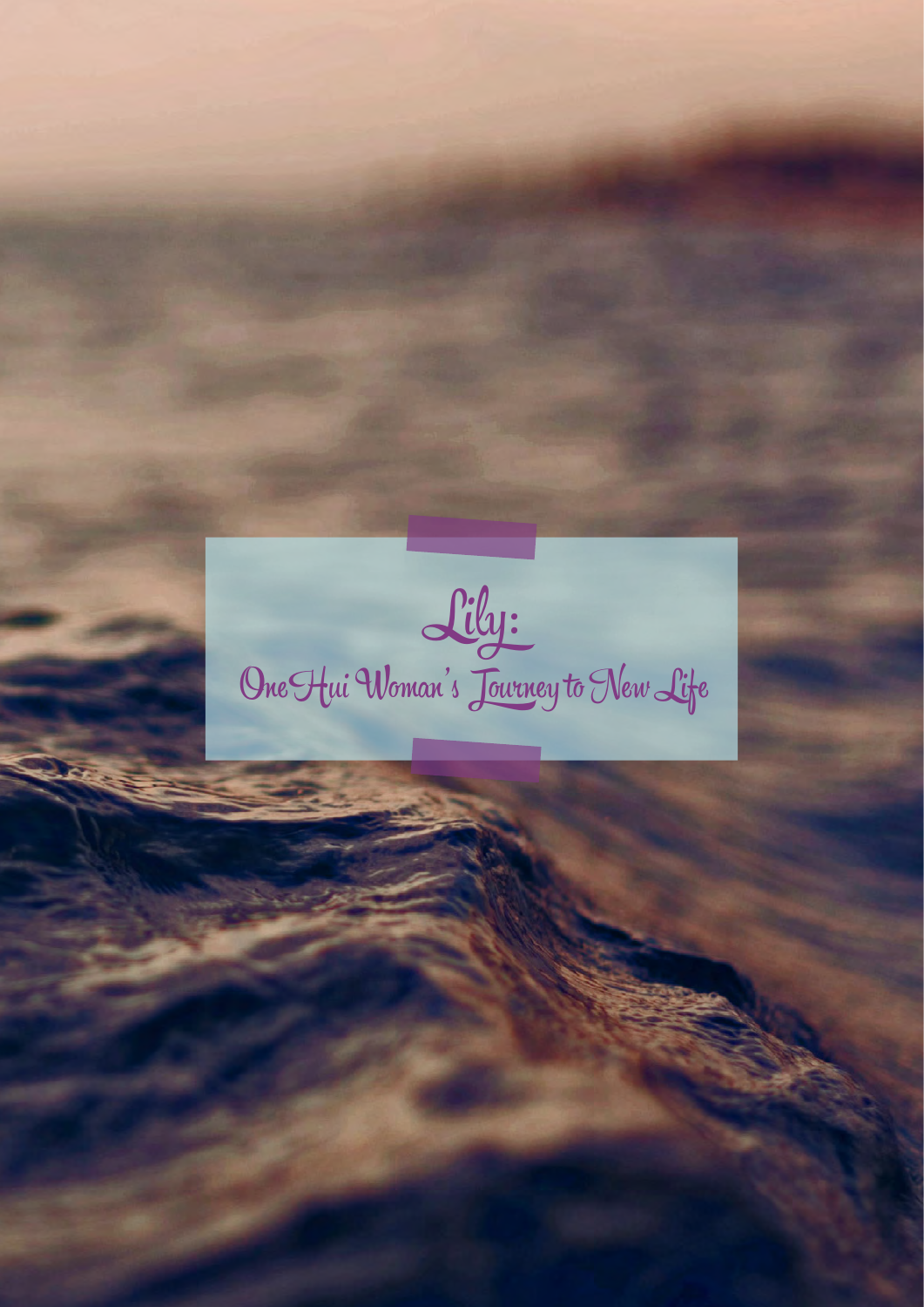### Brooklyn Qiao

*Brook has a life-long calling to serve Christ where he is less known, and to bolster Asian Christians in missions. Brook has lived among the Chinese Hui people for ten years, spending most of that time as a missionary in northwest China.*

#### **Abstract:**

Lily is a Hui Chinese Muslim who has come to love Jesus. She speaks of being Hui and Muslim somewhat interchangeably, and primarily as a social identity. Hui Muslim is her ethnicity, her family's tradition, the way she fits into the community, and the way her people distinguish themselves from her nations' ethnic majority – the Han people. Although she knows little about formal Islam, the rules and rituals of Muslim community life shape her. Daily shopping and food preparation must be *halal,* and annual festivals must be observed. Perhaps most importantly, rites of passage surrounding marriage, childbirth, and death must be completed to satisfy her family's expectations. Here we follow her through the customs and rites of passage surrounding the birth of her second child and hear her speak about her understanding of their forms and meanings. As she has journeyed toward greater faith in Christ in spiritual matters, her social identities as both a Muslim and a Chinese have been challenged but never abandoned. Lily shows how her ethnic minority uses religious rituals as cultural identifiers and simultaneously embraces certain traditional Chinese rituals. Throughout her journey, Lily finds ways to preserve Hui cultural forms while pursuing her new life in Christ. Her biggest challenge comes as she considers not what she might leave behind, but whether new life requires new rituals. This reflection on

Rites, Rituals and Ceremonies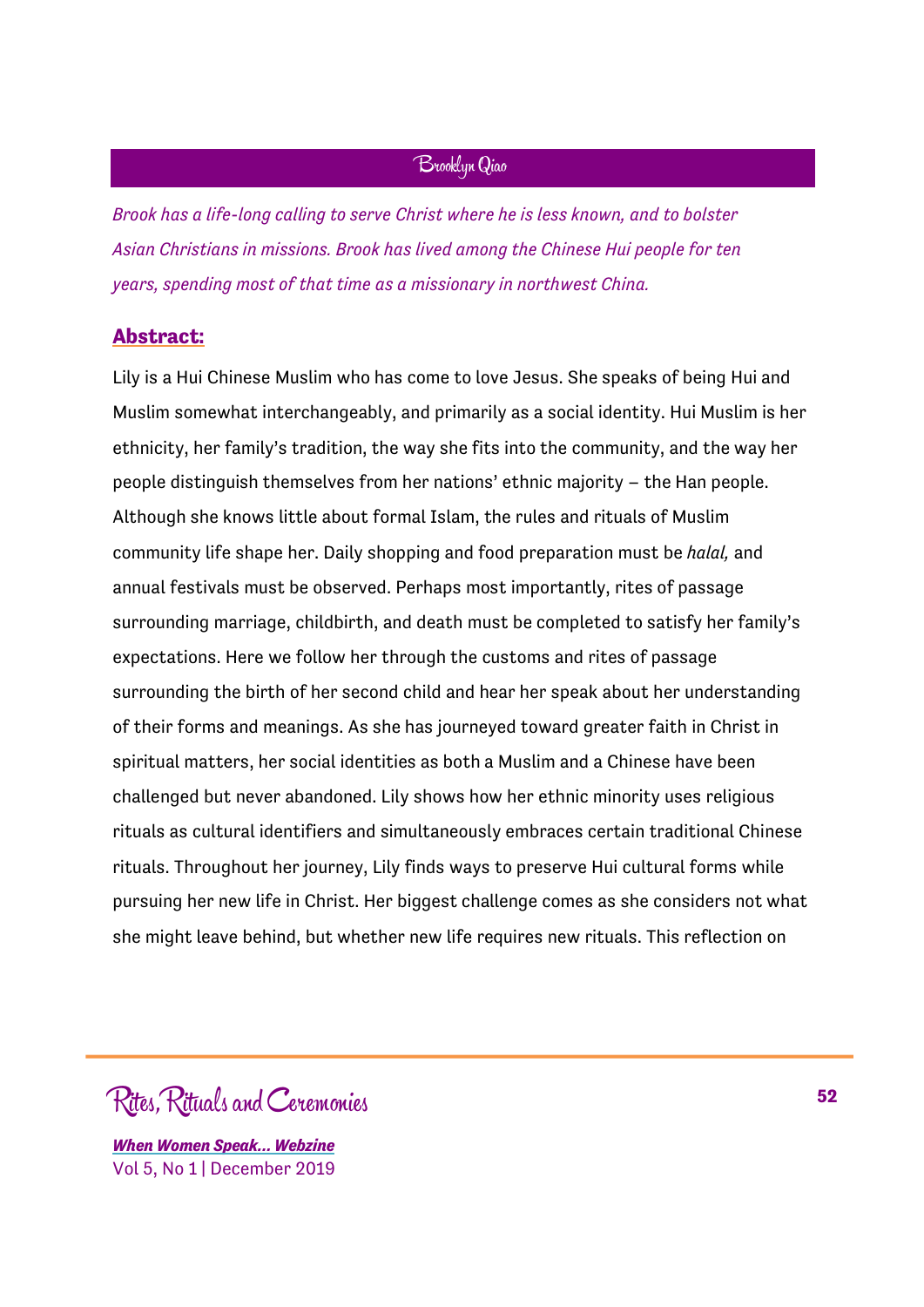Lily's story ends with a challenge – the challenge presented by the Christian rite of passage into the body of Christ – baptism.

Rites, Rituals and Ceremonies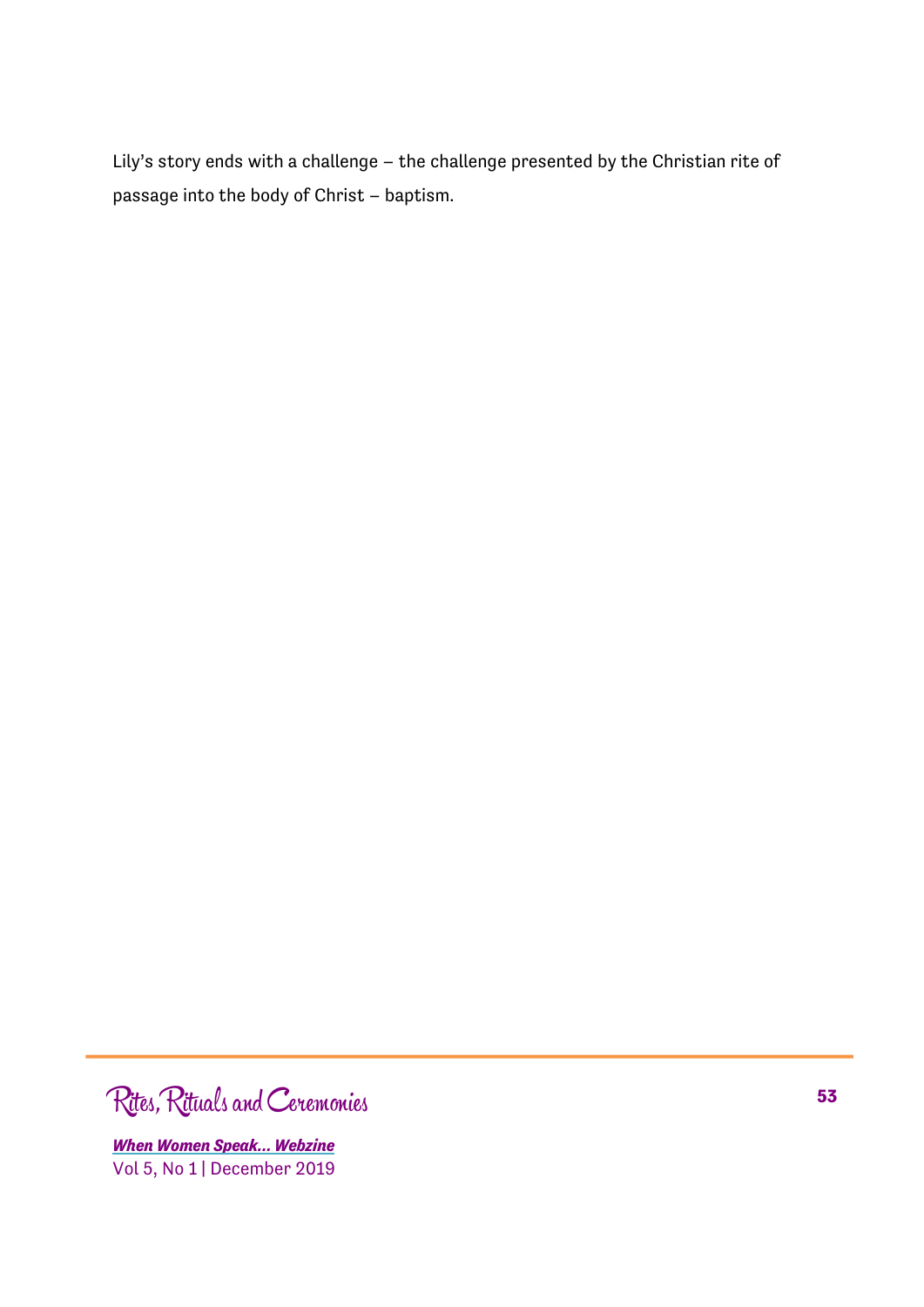It is an honor to share about my dear friend Lily. She is a precious daughter of God, loved by our savior, and I pray in faith that she will be with us in paradise. Lily's voice is one that has been heard by very few people in the world. Today, I hope that by reflecting some of her words I will shed a little light on the value and challenges of rituals for Lily's people group, the Hui Muslims of China.

## **Hui people and rituals**

People who have lived among the Hui do not typically speak of them as ritualistic people, but a closer look shows that their rituals provide their most distinctive cultural markers, along with bridges and barriers to the gospel. Important Hui rituals include rites of passage (such as weddings and funerals), annual festivals, and regular rituals (such as *halal* food preparation, prescribed hand washing, and prayer).

In many ways, Hui Chinese Muslims tend to blend in with their atheistic compatriots. They are physically and linguistically similar to the majority Han Chinese. Hui dress is modest but otherwise identical to Han dress. Head coverings are only popular among the elderly, food service workers, and in peasant villages. Unlike the nine other recognized Muslim minority people groups in China, the Hui have no distinct cultural traits to distinguish them except Islam. Other groups claim their own language, clothing, dance, food, facial features, and even territory, but not the Hui.47 Even specialty "Hui food" bears an uncanny resemblance to the Han food of whichever region it is found, just substituting pork for another meat.

Rites, Rituals and Ceremonies

*When Women Speak… Webzine* Vol 5, No 1 | December 2019

I

<sup>&</sup>lt;sup>47</sup> The other nine recognized minority people groups or minzu who traditionally believe Islam, in descending order of population are: Uygur, Kazakh, Dongxiang, Kirghiz, Salar, Tajik, Uzbek, Bao'an, and Tatar. (Spellings of transliterated names here follow Stewart.)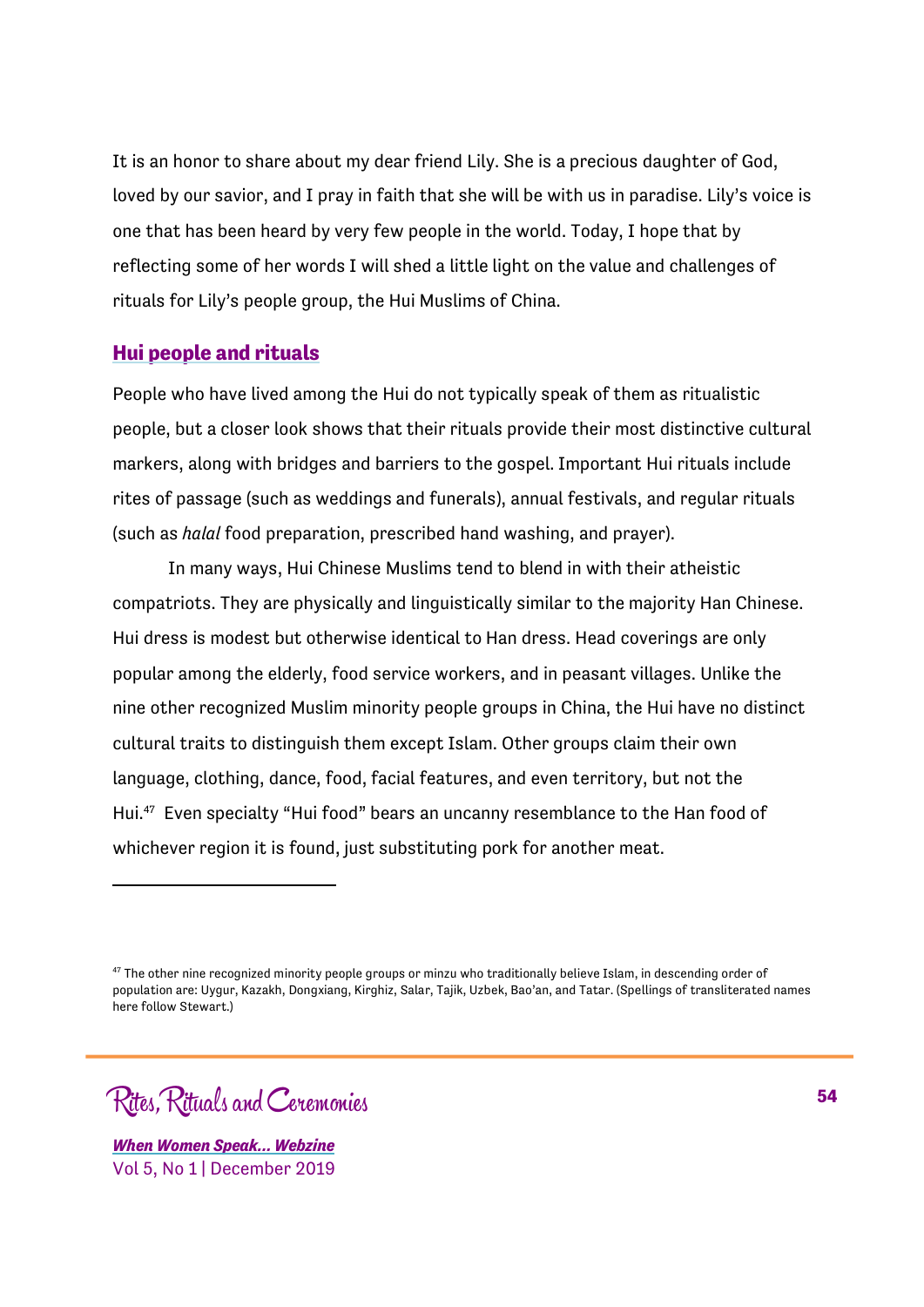I have asked many Hui what being Hui means to them, and the most common answer is, "We are not Han, and we don't eat pork because we are Muslim." Asking further questions has occasionally plunged me into fascinating conversations about how to pray, protection against evil spirits, the afterlife, earning merit or the difference between various Islamic sects and orders in China. But more often I find myself speaking with a Muslim, like my friend Lily, who knows little about Islam, rarely attends a mosque or prays, and struggles to say a simple greeting in Arabic. The distinguishing characteristics Hui report about themselves are the *halal* diet, celebration of Korban and Eid (two annual ritual feasts), avoidance of Spring Festival (a Han celebration of their Lunar New Year) ritual prayer (which most of my conversation partners neglect) and endogamy, that is, a commitment to marrying within the community. As we will see, all of these involve essential rituals, even endogamy. So in some sense, although I have never heard a Hui person say they value rituals very highly, it seems like their rituals are crucial to what makes them Hui.

Lily's identity is firmly bound up in being Hui, but what that means can be difficult for outsiders to comprehend. *Hui* is an official ethnic classification, but Lily also uses it as a synonym for *Muslim*. Lily and I have talked at length about what she means by Hui and Muslim, and I believe that for her, the identity is more social than religious.

Being from a small town, Lily has a keen sense of being expected to behave as a Muslim and wants to avoid standing out. She is fiercely loyal to her family's traditions,

Rites, Rituals and Ceremonies

*When Women Speak… Webzine* Vol 5, No 1 | December 2019

 $\overline{a}$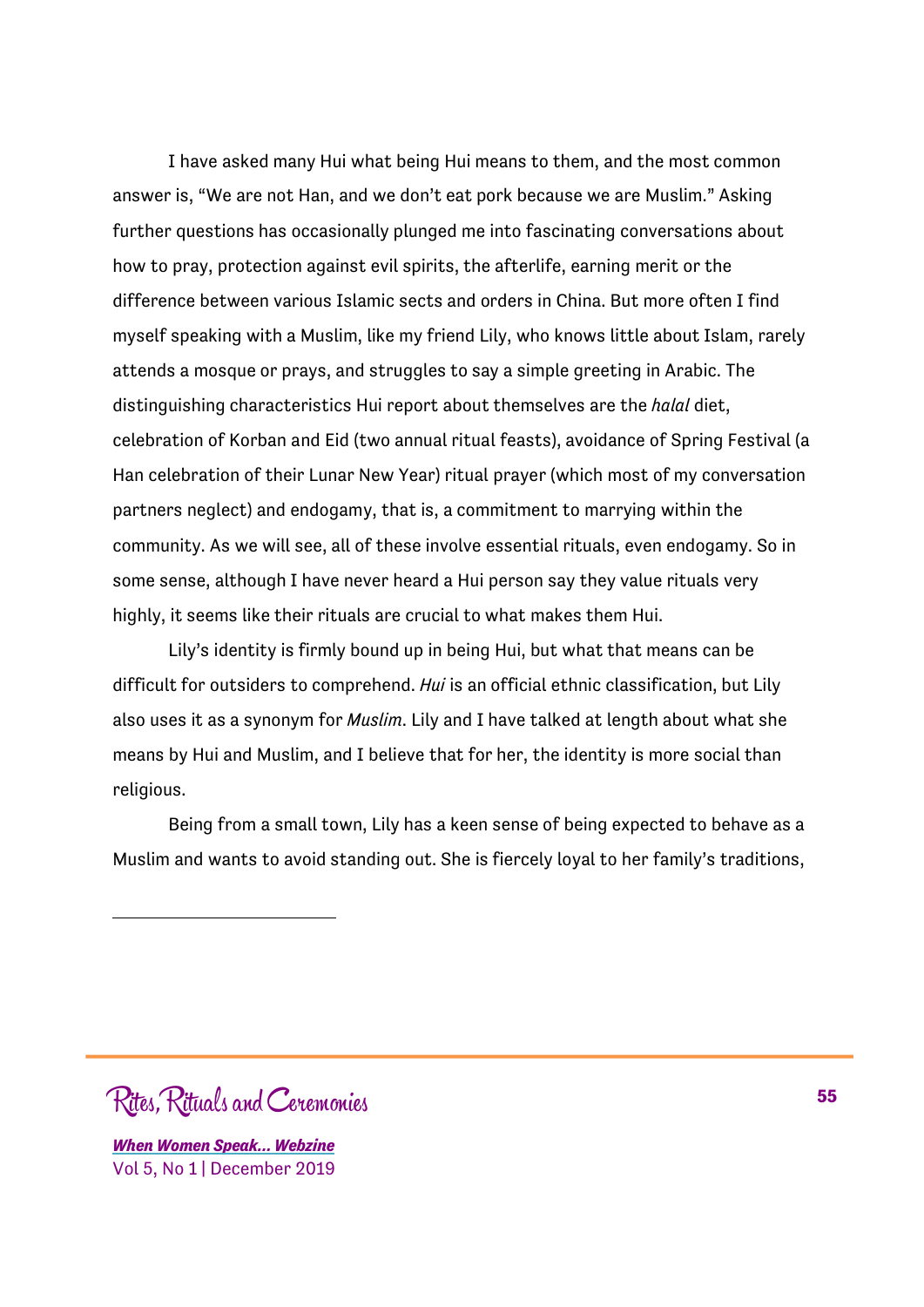the most obvious being *halal* food preparation, endogamy, and observing annual festivals. She fears the social penalty – exclusion, gossip, ridicule – far more than any possible spiritual consequence of breaking these traditions.

A strictly *halal* diet requires the ritualized slaughter of meats. Fear that dishonest vendors may pass off regular beef or lamb as *halal* prevents some Hui from leaving their hometowns. Lily is not so strict, but would certainly never knowingly eat pork or be seen in a shop that sells pork. For social reasons, the ritual of keeping *halal*, or at least her family's version of *halal*, is vital to Lily.

On the other hand, she and most other villagers studied alongside Han classmates at a Chinese government school. This Communist Party institution, she believes, was designed to eradicate religious "superstition" and instill secularism in line with the Chinese Communist Party's goal for a harmonious, homogenous society. Hui students who were not successfully converted to atheism learned to privatize their faith or become nominal devotees. So it is that Hui in Lily's society fit in by limiting their public religious expressions to "essentials" such as choice about food and marriage.

Hui insistence on only marrying other Hui may serve to preserve family lines and their Muslim faith. It may also be related to long-held prejudice between ethnocultural groups. Another major factor seems to be the kind of wedding Hui people, and especially their elders, expect, even though Hui weddings can closely resemble Han weddings in their form. Wedding rituals shared between Han and Hui include the presentation of a dowry, a banquet, and ceremonies to honor parents. Differences in small details like the eating of a particular fried bread called *youxiang,* hold great significance for Hui families. Most importantly, a Hui wedding must include the reading

Rites, Rituals and Ceremonies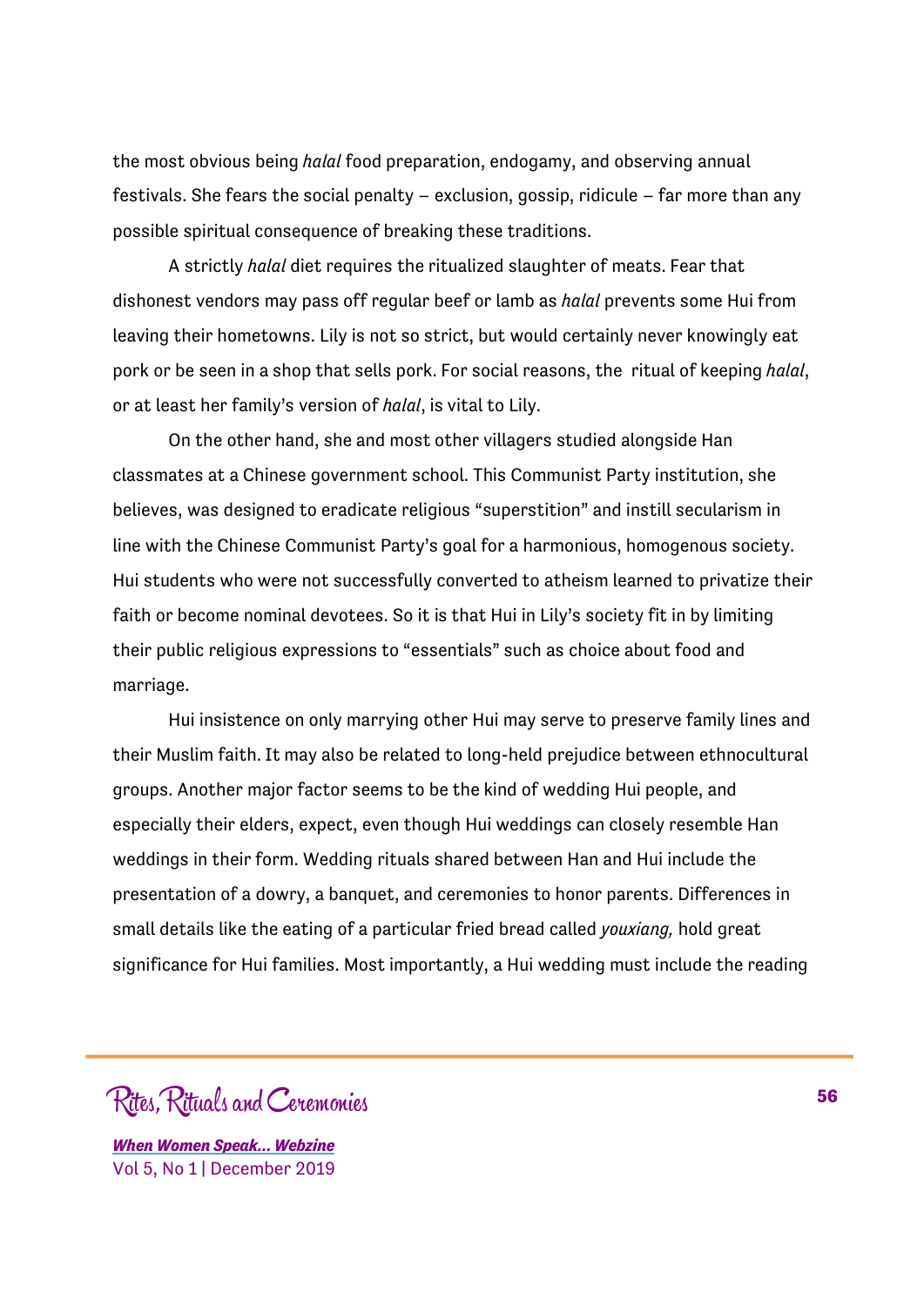of *nikah,* which cannot take place unless both the bride and groom say the *shahada* as evidence that they are Muslims.

Marriage for a Hui like Lily (as for a great many Chinese people) is shaped primarily by filial piety, obeying your parents, rather than satisfying one's own desires. The ceremony of marriage gives honor to the parents regardless of the long-term outcome. Divorce is common, and quite often, even suggested by the parents. By then, however, the dowry has been paid, the *nikah* has been read, and hopefully, a son has been born.

Lily would never have considered marrying a non-Hui, but this was not because of Islam, nor any prejudice against other groups. In her own words, her relationship with her husband is 'average' and her husband is anything but pious. She has often told me her best friend's husband makes her 'extremely angry' and that Hui men are 'not good.' Conversely, she praises Christian men for not smoking or gambling, and for being 'good to their wives' and 'willing to cook.' Why then, did Lily marry her Hui husband rather than a non-Hui schoolmate or friend? She explained that it was because of parental and social expectation of endogamy.

# **Lily's faith journey**

It took years of knowing Lily before she opened up to me about spiritual matters. The two other Christians who knew her had the same experience. One of these Christian women was the Han Chinese owner of a business where Lily did some short-term work. The other was a missionary like me. Lily had always complied when any of us wanted to study the bible together but in a subservient manner. Eventually, she took the initiative and joined my small women's fellowship group which included Han, Hui, and women from three other groups. By this time, she was in her mid-30s with a nine-year-old son

Rites, Rituals and Ceremonies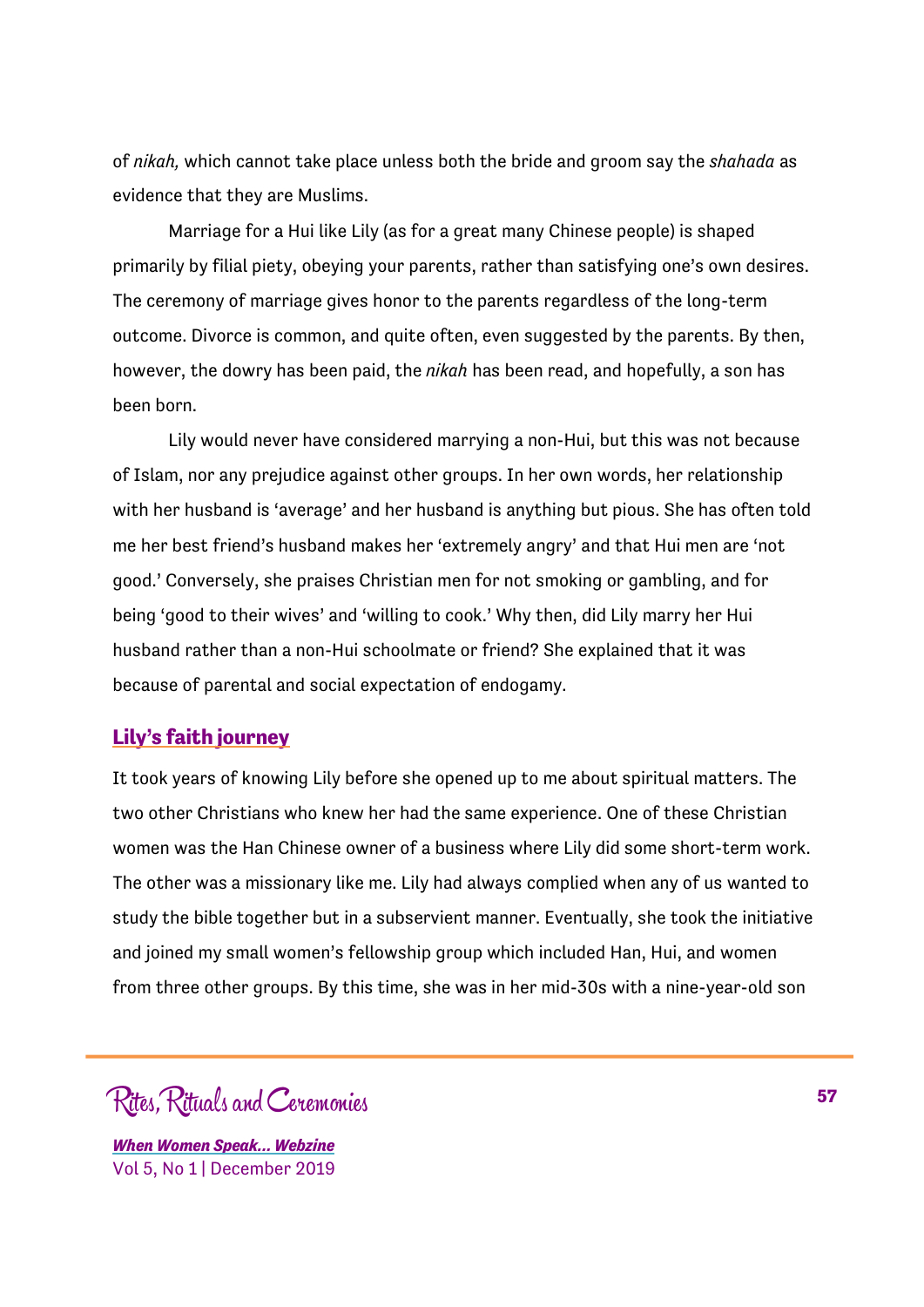and her daughter was born soon afterward. Together we all grew in knowledge of scripture, prayerfulness, and love. Slowly, the word of God and the lives of Christians began to influence her, and by the grace of God, she gradually started to open up about her beliefs, her desire to follow Jesus, and what was holding her back.

All of the barriers to faith that Lily told us about arose in some way from her social situation. The few theological objections she had to Christian faith were quickly answered to her satisfaction. She had only good experiences of Christians, and no stories of Christian hypocrisy leaving a bad taste in her mouth. Instead, her objections were about what her family and friends would say and do to her. She did not express fear of physical violence or financial deprivation; it was more of a concern about causing offense, social exclusion and being met with disapproval.

Some of the biggest barriers came from how she perceived faith in Christ might change her participation in family rituals. The most notable examples of Lily's interaction with rituals after she professed faith in Christ surrounded rites of passage, rather than the regular, daily rituals. While for certain Hui friends of mine, the annual rituals hold deep significance, for many others including Lily and her family, Eid and Korban are primarily occasions to meet and eat good food, practically devoid of spiritual meaning. Likewise, wedding rituals are a non-issue for Lily because she is resigned to her place in an 'average' marriage. Food rituals have not been an obstacle for Lily either, due to the contextualized lifestyles of Christians who have shared their faith with her. Missionaries from other countries, as well as local church leaders, are

Rites, Rituals and Ceremonies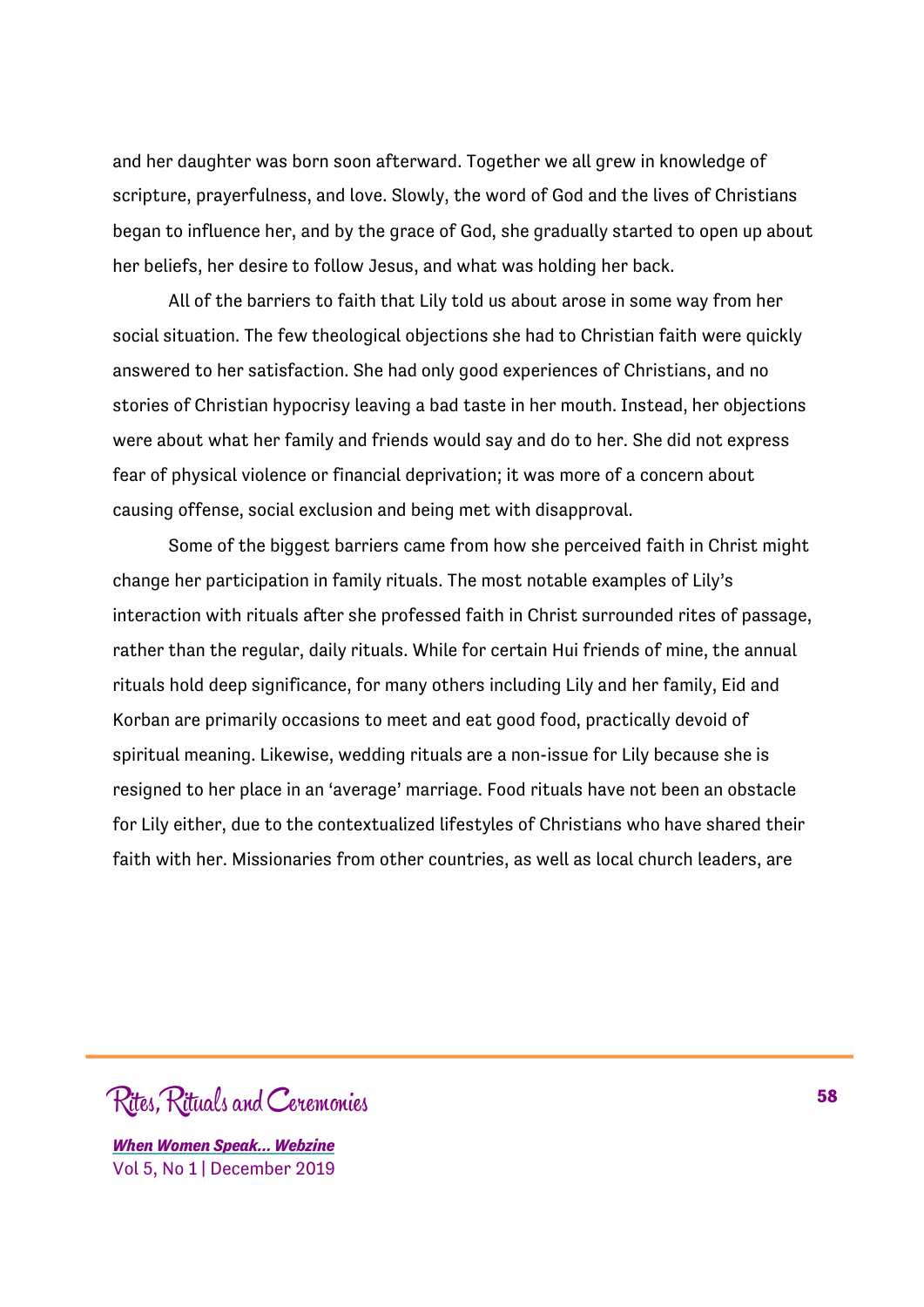careful to avoid causing offense by what they eat.<sup>48</sup> When we eat at Lily's home, she sources the meat herself to ensure it has been slaughtered according to the prescribed rituals. When she eats out or in our homes, she is more relaxed, but would never knowingly eat food contaminated with pork.

The three rites of passage Lily and I have discussed as they relate to faith in Jesus are birth rites, baptism, and funeral rites. When Lily became pregnant with her second child, nothing about her lifestyle changed apart from increasing the amount of milk she drank. She continued to work, including lifting and other physical tasks. While her pregnant shape was not yet pronounced, she continued to ride her bicycle for transport even though local wisdom says cycling is unsafe while pregnant. Nothing changed until the month of Ramadan arrived. Then she donned a small headscarf for the month. Her mother-in-law had recommended it as a way of protecting the unborn baby. Lily, who like many Hui women, usually kept her hair uncovered, told me it was just a superstition she did not believe. She said the scarf could not do anything spiritually – either good or bad – but it was easy enough to comply, and it kept her mother-in-law from complaining. This was the first clear instance I observed of Lily accepting an Islamic *form* while dismissing its *meaning*. Over the next few months I learned much more about forms and meanings in Lily's faith journey.

Shortly after her daughter's birth, I was invited to visit at the hospital, and later at her home. Lily allowed our fellowship group to visit her so she would not need

Rites, Rituals and Ceremonies

*When Women Speak… Webzine* Vol 5, No 1 | December 2019

I

<sup>48</sup> Sadly, contextualized practices have not always been used in this part of China. In recent years, however, awareness of contextualization has improved, some missionaries have adopted Halal diets and the practice of forcing pork onto new converts to prove their Christianity has been largely abandoned.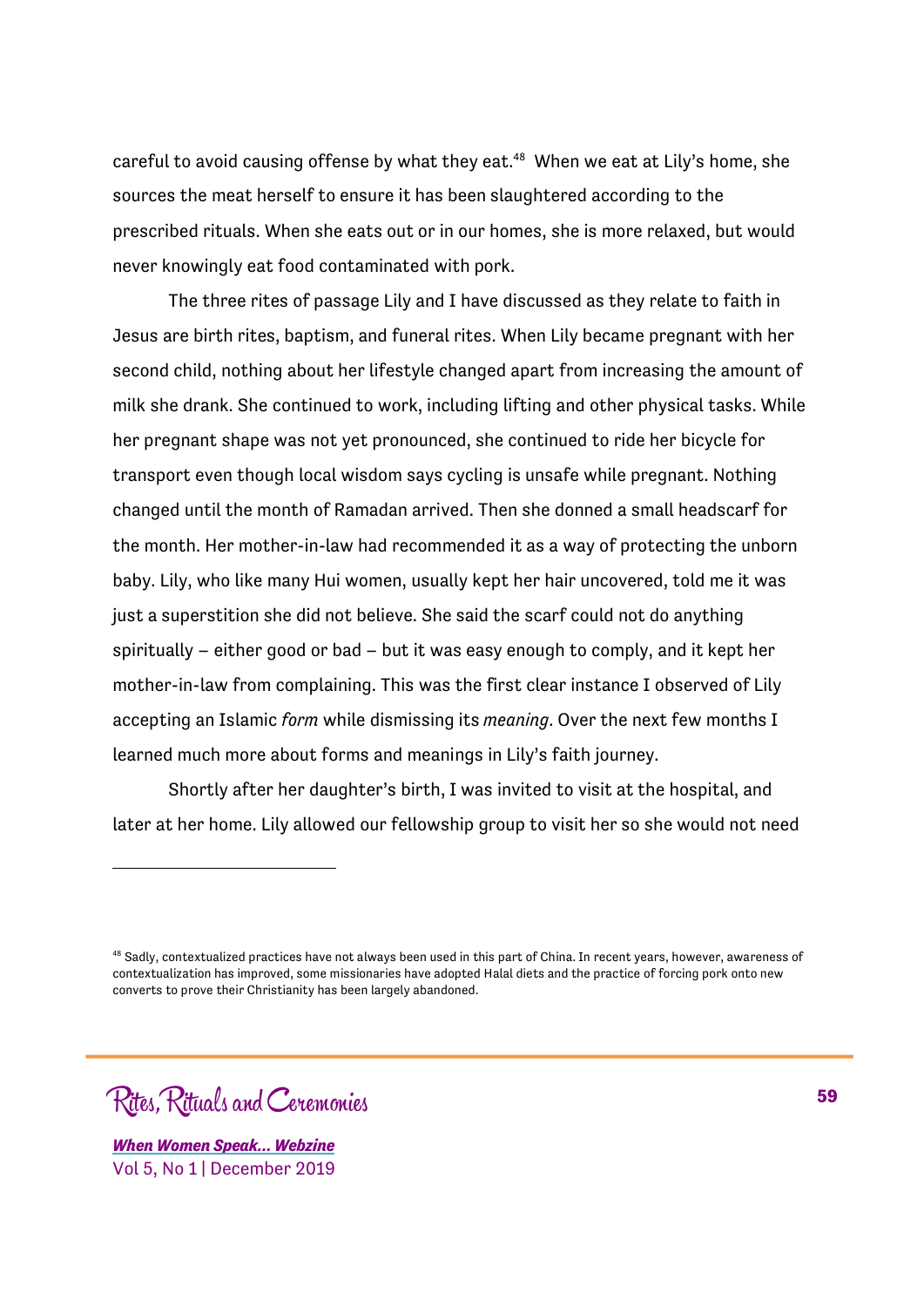to leave the house during her month of confinement. Confinement may be thought of as a ritual, but is not distinctively Hui or Islamic. Chinese Christians, Buddhists and atheists also follow regulations for one month after giving birth according to Traditional Chinese Medicine. Hui mothers follow the same customs as Han, which vary by region and usually include abstaining from certain foods, leaving the house, and bathing. The restrictions are often enforced by the baby's grandmother(s). I had previously questioned Lily about whether she believed confinement to be effective or necessary during my own pregnancy. She assumed the health benefits of confinement were probably real, but mentioned no relationship between confinement and spirituality. Her main emphasis was that if confinement was not observed, the baby's grandmother(s), other relatives and friends would criticize the mother, even going so far as to blame the mother if anything went wrong with the mother or baby's health. Confinement was a set of rules that would incur social penalty if broken.

A few weeks after giving birth, Lily was able to come out to meet us. One memorable conversation happened as we were discussing which day we would meet. Lily said to the group, "I can't come on that day because that is the day the *imam* is coming to our house to read scripture over the new baby. Don't worry, it's not a religious thing, it doesn't do anything, it's just a custom we have, and I had better be there. That's ok, isn't it?" In this statement, Lily showed that she believed in a difference between an effective ritual and a mere custom. She was separating the form of a ritual from its meaning. That is, like the headscarf, the scripture reading was meant to effect spiritual protection. Lily dismissed this *meaning* but saw no problem with going through the motions, maintaining the *form* of the ritual. She knew that as a follower of Christ, her faith must be in Christ alone. Any spiritual meaning or power she may have previously attributed to the ritual was gone. At the same time, she

Rites, Rituals and Ceremonies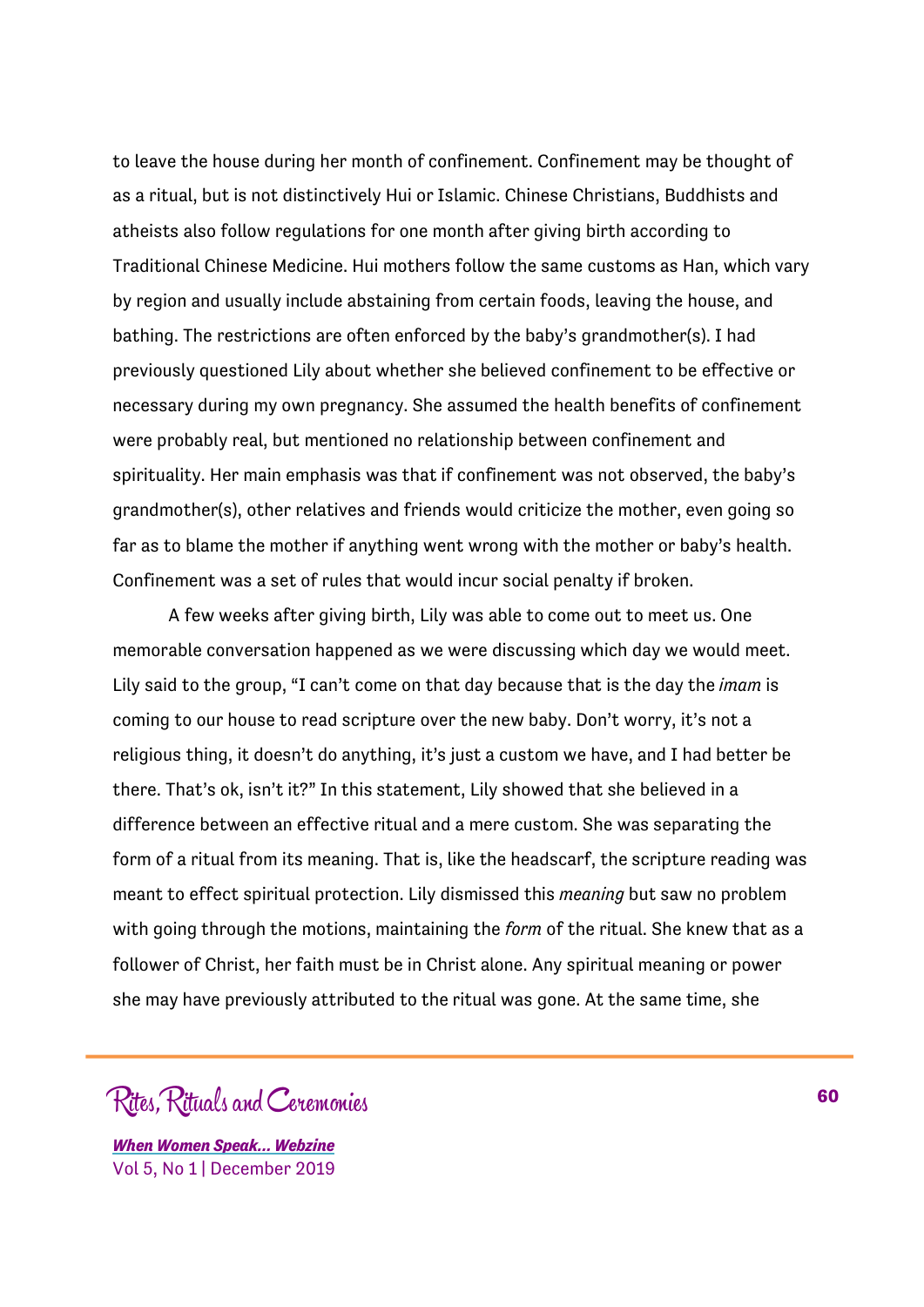wished to honor her family and her traditions by continuing to observe rituals that she deemed to be harmless.

### **Does a new life require new rituals?**

It would be simplistic to say that Lily's new faith in Christ freed her entirely from the power of Islam. Faith in Christ did not replace Islam, because Lily's Islam was primarily a community, not a religion or a spiritual faith. So, while it was relatively easy for her to strip away religious significance from an Islamic ritual, it was much more difficult to introduce appropriate biblical rituals while living in her community.

Although Lily developed a regular habit (or ritual) of reading the bible for herself whenever she visited Christians, even sitting alone for hours in the word, she struggled with regular bible reading at home, for fear of criticism. She did not want to be seen with either a standard bible or the Hui contextualized bible. A *manga* graphic novel rendering of the bible was of some help here, because she was more comfortable being seen with it at home.

To my surprise, our discussions about baptism (a rite of passage into life in Christ) and funerals happened together. It was around this time that, one by one, women in our little group decided they were ready to be baptized in the name of Jesus. One day in private, I challenged Lily about why she did not want to receive baptism like the other women in our fellowship group. Here is what she said.

*"I love Jesus, and I love Christians. I love reading God's word and singing to him. I always want to come to our fellowship group. Meeting with you all for worship is the best time of my week. But I can't be baptized."*

*"Why is that?" I asked.*

Rites, Rituals and Ceremonies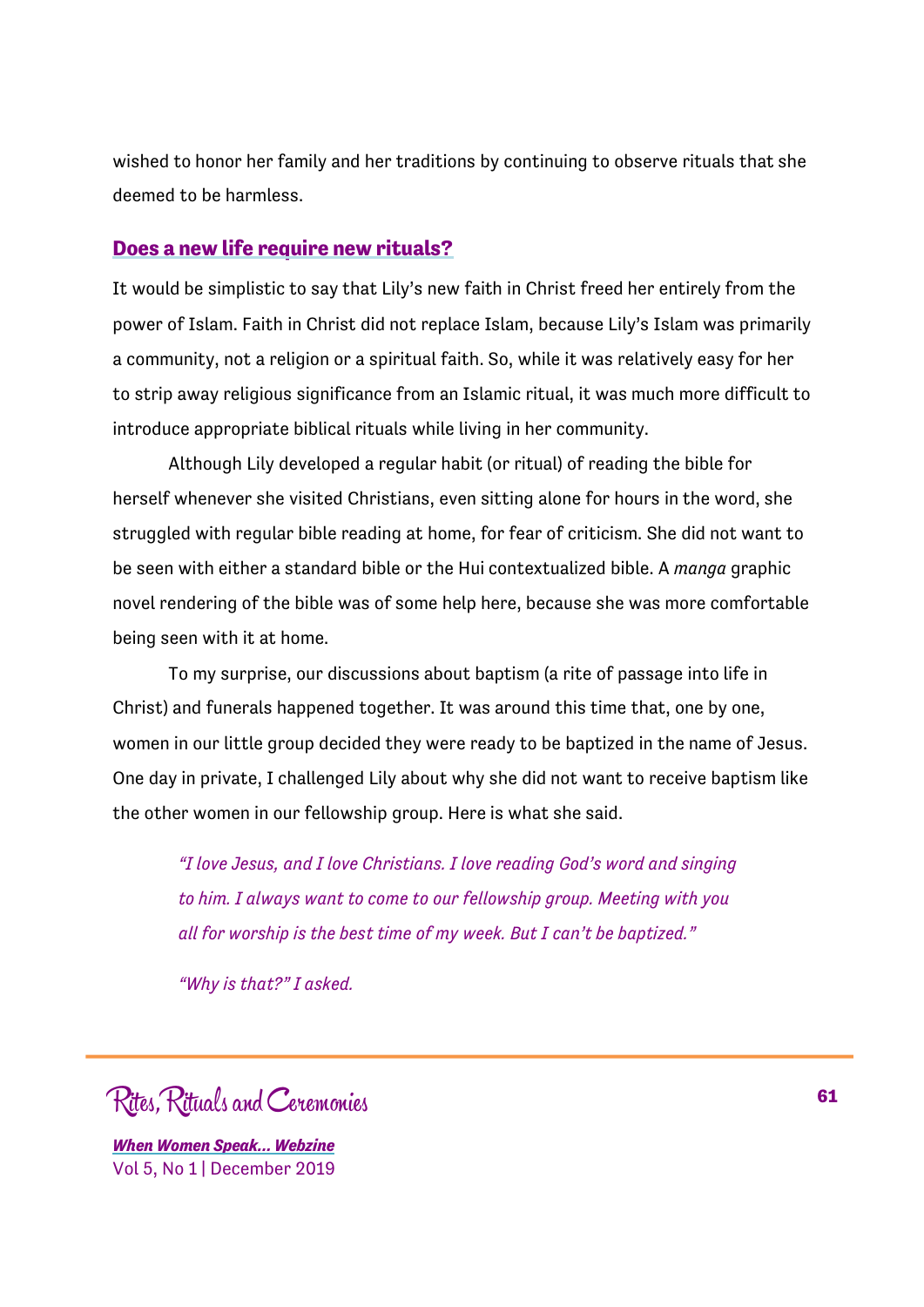#### *"My family would be heartbroken if I were to be cremated."*

What? Had I just heard what I thought I heard? I paused to make sure I had understood correctly. I had. I quickly thanked God and asked for wisdom. Then I spoke.

#### *"Where did you get the idea that Christians must be cremated?"*

#### *She replied, "That's what the Han do."*

It was as I thought. Like so many other Hui, Lily was showing that despite the years of friendship with expat Christians, several meetings with Hui believers, and a little exposure to Muslims from other ethnic groups, in her mind she still divided the world into only two groups: Hui and Han. Hui were 'us,' and Han were 'them.' I reminded her that some of us are neither Hui nor Han, then directed her to think about burial rituals in the bible.

I asked her what was done with Jesus' body after he died. She knew he was embalmed and buried. I assured her this was not a once-off burial by showing her the stories of Lazarus (John 11:38-44) and Ananias and Sapphira (Acts 5:1-10). Then I went on to inform her that in many traditionally Christian cultures, burial is the norm. I told her of the European tradition of placing graveyards beside churches to remember our forebears and the epitaphs that remind us of the bodily resurrection for which we confidently hope. As I spoke, a wave of realization and relief spread across Lily's face.

She still did not get baptized, though. Although she was reassured to know baptized believers can be buried, there were further barriers involved in the ritual of baptism itself. Lily thought long and hard about what exactly was so impossible about baptism, but she has not been able to express it in her own words.

Rites, Rituals and Ceremonies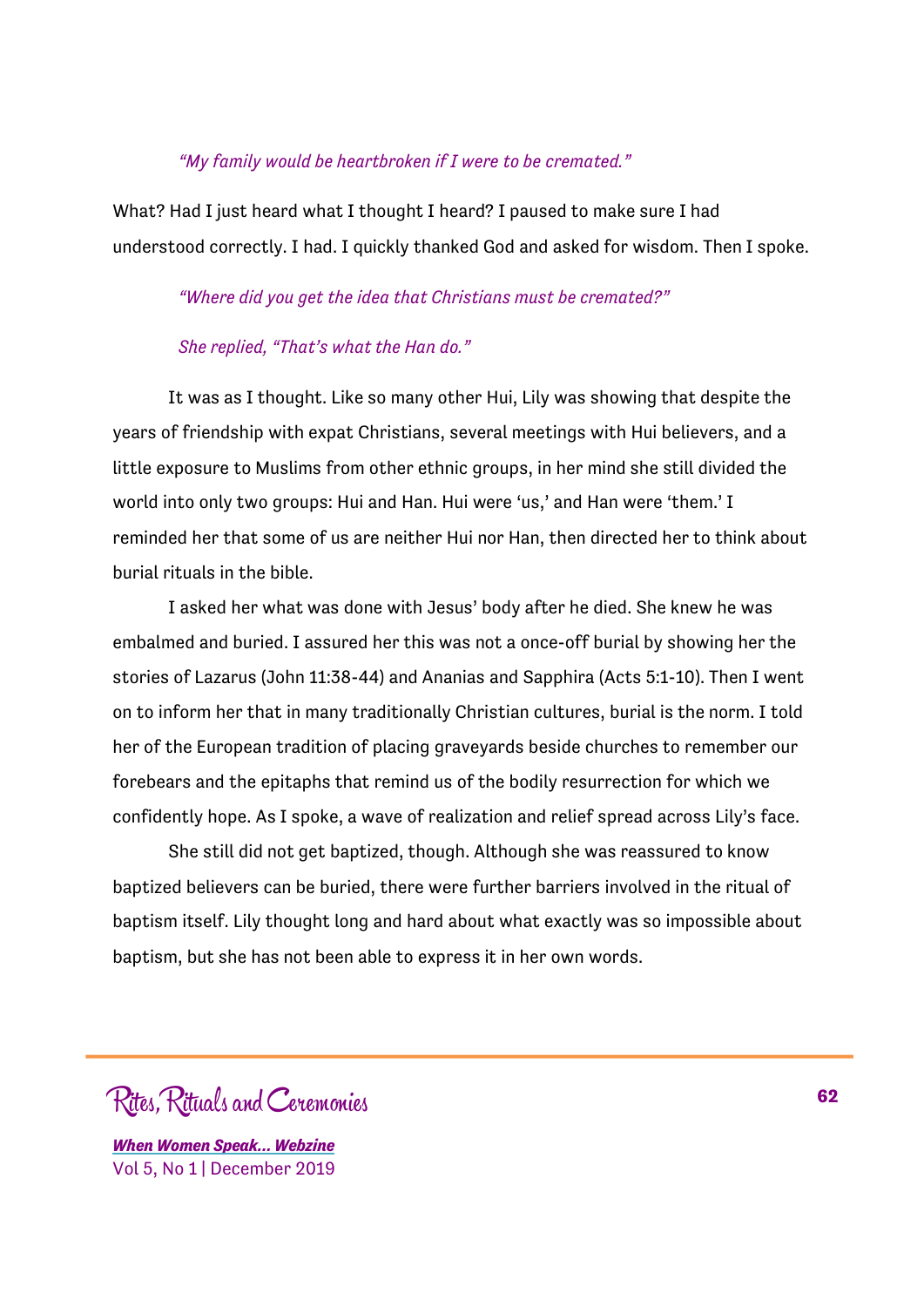Other Hui believers have given me some insights into their feelings about baptism as a rite of passage. They have not expressed any reservations about the form of baptism nor its symbolism. Use of water to symbolize cleansing from sin, presenting oneself clean before God, the imagery of dying and rising found in baptism by immersion, and the embodiment of union with Christ in baptism are all quite agreeable. As a rite of initiation into the body of Christ, baptism is desirable.

The problem with baptism seems to come from its association with apostasy from Islam. Like many believers from Muslim backgrounds elsewhere in the world, Hui who trust in Christ hesitate to publicly declare their allegiance to a religion their families oppose. They view the rite not only as an entry to a relationship with Christ but as an exit from their previous life. They see it as leaving their Islamic faith, but more importantly for people like Lily, leaving what their family holds dear, which is effectively the same as leaving their family. Since Lily seemed lost for words, I asked her if the main problem with baptism was that her family would think she was rejecting them. She replied, "I just know they wouldn't like it."

Many Hui have been baptized into Christ secretly, and in so doing have mitigated the shame and social penalty of being seen as 'leaving Islam.' I talked Lily through the process of our friends' baptisms, pointing out the locations, who was and was not present, who knew about it and who did not. She was unmoved. Her speech wandered around various emotional expressions, and I was left with the impression that in her view, even a secret baptism would be a betrayal. The barrier was not only social but personal. To this day, Lily has not been baptized into Christ, but she is still eager to learn from God's word and to meet with Christians. Does it matter? Rituals can move hearts to desire Christ, can strengthen community bonds, and can sometimes be hurdles too great overcome on the road to faith. Rituals do not save.

Rites, Rituals and Ceremonies